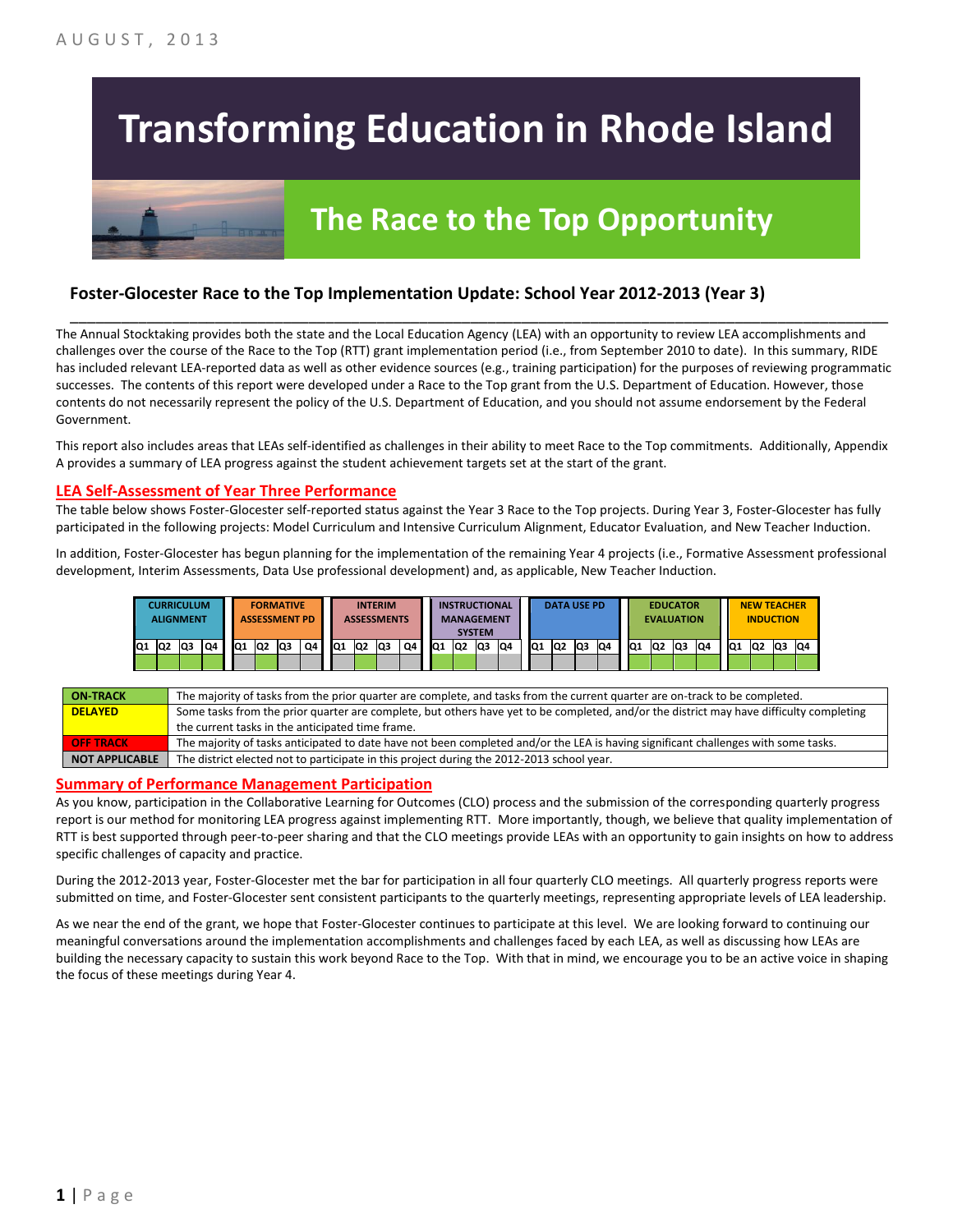#### **System of Support 1: Standards and Curriculum**

Based on the quarterly progress reports submitted by Foster-Glocester, as well as participation in additional applicable activities through the end of the 2012-2013 school year, we have assessed the district as 'on track (green),' 'delayed (yellow),' 'off track/at risk (red)', or 'not applicable (grey) on each of the Year 3 System of Support 1 scope of work tasks for Race to the Top. This assessment is reflected in the table below. Please note that further description of these statuses can be found on page one of this report.

RIDE would like to commend Foster-Glocester on its efforts to expand and deepen educator and administrator knowledge of the Common Core State Standards (CCSS). In its progress reports, Foster-Glocester noted that they contracted with the East Bay Educational Collaborative to provide professional development to their teachers.

Foster-Glocester has made progress against implementing a guaranteed and viable curriculum aligned to the new Common Core State Standards. During the 2012-2013 school year, Foster-Glocester's Director of Curriculum, Instruction, and Assessment worked with the Southern Collaborative (SORICO) group at the middle and high school levels to deepen understanding of the ELA common core state standards and to write an aligned curriculum.

We commend Foster-Glocester on their work in this area, and are happy to hear that Foster-Glocester has found access to expertise in other district's valuable. We look forward to hearing about additional opportunities that Foster-Glocester has created for further collaboration within their district and across the southern districts.

| <b>Intensive Curriculum Alignment and Model Curriculum Development</b>                                                                                                                                                                                    | Year 3:SY12-13 |                |                           |                                         |  |  |  |
|-----------------------------------------------------------------------------------------------------------------------------------------------------------------------------------------------------------------------------------------------------------|----------------|----------------|---------------------------|-----------------------------------------|--|--|--|
|                                                                                                                                                                                                                                                           | Q <sub>1</sub> | Q <sub>2</sub> | Q <sub>3</sub>            | Q <sub>4</sub>                          |  |  |  |
| Develop and communicate a multi-year Transition Plan for the Common Core State Standards implementation, including clear<br>expectations for school level transition benchmarks and a plan for developing a curriculum aligned to the CCSS in grades K-12 |                | needed         | needed                    | Modify as Modify as Modify as<br>needed |  |  |  |
| ldentify opportunities for educators to work collaboratively to deepen understanding of CCSS (e.g. Common Planning Time, grade<br>level team, department meetings, faculty meetings)                                                                      |                | needed         | needed                    | Modify as Modify as Modify as<br>needed |  |  |  |
| Create implementation plan, including the identification of aligned resources, to support roll out of new curricula                                                                                                                                       |                | needed         | needed                    | Modify as Modify as Modify as<br>needed |  |  |  |
| Develop curriculum aligned to the Common Core State Standards, including participation in Dana Center curriculum writing and<br>leadership sessions (if applicable)                                                                                       | ^              | X              | $\boldsymbol{\mathsf{x}}$ |                                         |  |  |  |

*\*Please note: the 'x' in the above table represents the anticipated completion timeline set by RIDE, not when the district completed the task. Additionally, for further clarification on the criteria used to select each status, consult the description on page one of this report.*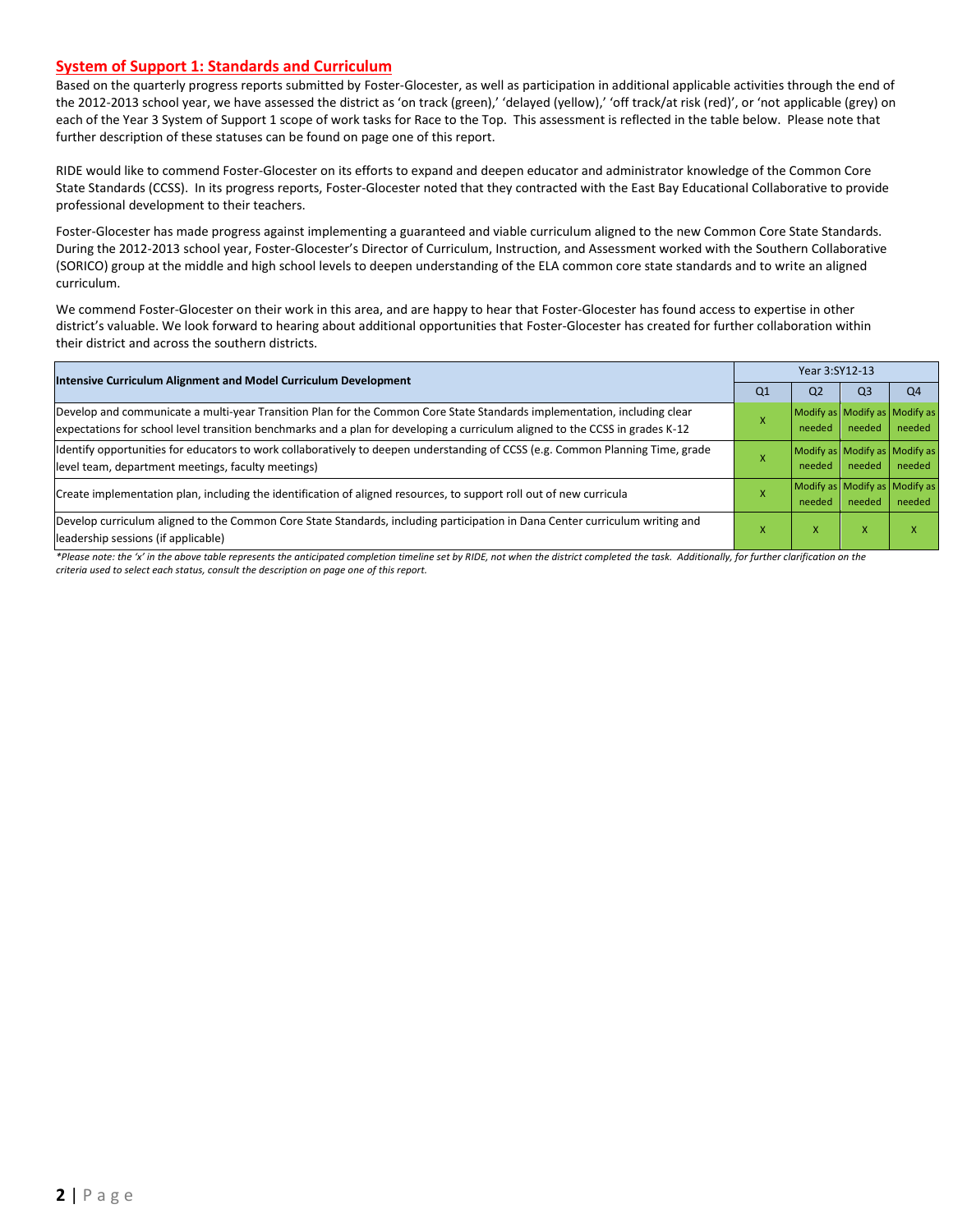#### **System of Support 2: Instructional Improvement Systems**

During the 2012-2013 school year, Foster-Glocester chose not to implement the four Race to the Top projects in System of Support 2. Based on the quarterly progress reports submitted by Foster, as well as participation in additional applicable activities through the end of the 2012-2013 school year, we have assessed the district on each of the Year 3 scope of work tasks for those applicable projects.

During the 2012-2013 school year, Foster-Glocester did not implement the Formative Assessment online professional development modules. In their quarterly progress update report, the district noted that they have been working with RIDE to determine the most successful implementation plan, and that they intend to roll the modules out following RIDE's planned improvements to the system. We look forward to Foster-Glocester's participation in Year 4.

Foster-Glocester submitted the school year 2012-2013 teacher-course-student data and completed initial configuration of the Instructional Management System so that educators could access the curriculum and assessment tools. While the district attended initial training on the Interim Assessments as well as the Instructional Management System, they determined that delaying implementation until the 2013-2014 school year would be more effective. As Foster-Glocester plans for implementation in upcoming school year, we welcome any questions, and hope that we can be of assistance.

Foster-Glocester will participate in the Data Use professional development training in the 2013-2014 school year. RIDE appreciates that, in their quarterly updates, Foster-Glocester shared some of the professional development activities that they do on their own in the district. We hope that the Data Use professional development will pair nicely with the protocols and processes already in place.

In the upcoming CLO sessions, we look forward to hearing about Foster-Glocester's plans for implementing these new initiatives. Additionally, looking ahead towards the PARCC assessment, we hope to hear more from districts about how these initiatives are supporting their transition to the common core.

| Interim Assessments (accessed via the Instructional Management System)                                                                                                                  | Year 3:SY12-13 |                 |                                                            |    |  |  |
|-----------------------------------------------------------------------------------------------------------------------------------------------------------------------------------------|----------------|-----------------|------------------------------------------------------------|----|--|--|
|                                                                                                                                                                                         | Q <sub>1</sub> | Q <sub>2</sub>  | Q <sub>3</sub>                                             | Q4 |  |  |
| Develop protocols or expectations regarding the use of interim assessment to inform instruction including timelines for<br>administration and process for scoring and reporting results | ⋏              |                 |                                                            |    |  |  |
| Send LEA-determined facilitators to RIDE provided training on both the Fixed-Form assessment tool and the test-building tool                                                            | Fixed Form     | Test<br>Builder |                                                            |    |  |  |
| Train of educators in the LEA on the administration and use of interim assessments utilizing RIDE-trained facilitators                                                                  |                |                 |                                                            |    |  |  |
| Administration of Interim Assessments in selected grades and content area(s)                                                                                                            | $1st$ Fixed    | $2^{nd}$ Fixed  | 3 <sup>rd</sup> Fixed<br>Form Test   Form Test   Form Test |    |  |  |

| <b>Instructional Management System (IMS)</b>                                                                                                                                                              |                                         | Year 3:SY12-13 |                |                |  |  |  |
|-----------------------------------------------------------------------------------------------------------------------------------------------------------------------------------------------------------|-----------------------------------------|----------------|----------------|----------------|--|--|--|
|                                                                                                                                                                                                           | Q <sub>1</sub>                          | Q <sub>2</sub> | Q <sub>3</sub> | Q <sub>4</sub> |  |  |  |
| Designate an LEA data steward to support decision making around data collections and systems implementation and to provide input<br>and feedback on data initiatives through designated representatives   | As needed As needed As needed As needed |                |                |                |  |  |  |
| Maintain data quality standards of local student information systems and upload local assessment data and program information as<br>required by RIDE in a timely manner                                   |                                         | ^              | ⋏              |                |  |  |  |
| Following RIDE training, LEA Administrative Users and LEA Trainers configure the IMS for educator use and to provide end users with<br>access and training needed to utilize the IMS for daily activities |                                         | X              | X              |                |  |  |  |
| Deepen the understanding and use of the IMS among all educators                                                                                                                                           |                                         | X              | $\lambda$      |                |  |  |  |

| 'Data Use' Professional Development                                                                                                           |        | Year 3:SY12-13 |        |        |  |  |  |
|-----------------------------------------------------------------------------------------------------------------------------------------------|--------|----------------|--------|--------|--|--|--|
|                                                                                                                                               | Q1     | Q <sub>2</sub> | Q3     |        |  |  |  |
| In coordination with RIDE, select 'Data Use' training dates for each cohort of schools, as applicable                                         |        |                |        | Year 2 |  |  |  |
| ldentify and provide RIDE with the leadership team members from each school who will participate in Year 2 training cohorts, as<br>applicable |        |                |        | Year 2 |  |  |  |
| Following 'Data Use' professional development, identify district and school practices to sustain and deepen data use and<br>collaboration     | Year 1 | Year 1         | Year 1 | Year 1 |  |  |  |

\* Please note that, for this project, 'year 1' refers to cohort 1 taking place during the 2012-2013 school year, and 'Year 2' refers to cohort 2 taking place during the 2013-2014 school year.

| [Formative Assessment Professional Development Modules (accessed via the Instructional Management System)        |                | Year 3:SY12-13 |                 |                |  |  |  |
|------------------------------------------------------------------------------------------------------------------|----------------|----------------|-----------------|----------------|--|--|--|
|                                                                                                                  | Q <sub>1</sub> | Q <sub>2</sub> | Q <sub>3</sub>  | O <sub>4</sub> |  |  |  |
| ldentify facilitators who will support the implementation of formative assessment practices in daily instruction |                |                |                 | SY13-14        |  |  |  |
| Coordinate participation of educators in training modules and communities of practice                            | SY12-13        | $SY12-13$      | SY12-13 SY13-14 |                |  |  |  |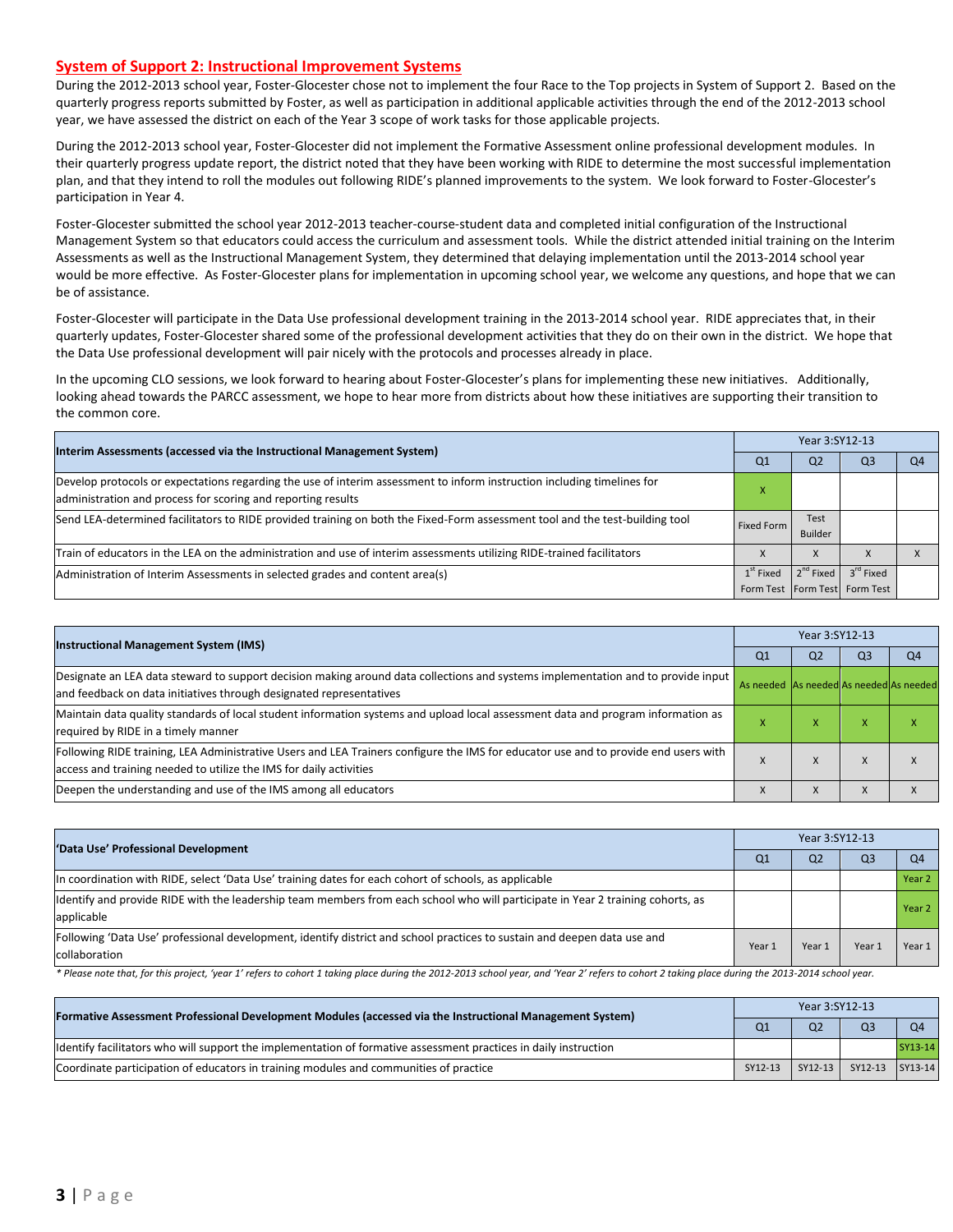#### **System of Support 3: Educator Effectiveness**

During the 2012-2013 school year, Foster-Glocester fully implemented all components of System of Support 3 - the Rhode Island model for teacher and building administrator evaluations; and final effectiveness ratings for all teachers and building administrators have been submitted to RIDE using the Educator Performance and Support System. Based on the quarterly progress reports submitted by Foster-Glocester, as well as participation in additional applicable activities through the end of the 2012-2013 school year, we have assessed the district on each of the Year 3 scope of work tasks for Educator Evaluation.

In their quarterly progress update forms, Foster-Glocester noted that the leadership team placed a heavy emphasis on the educator evaluation process. During their regular meetings and summer planning sessions, the leadership team discussed the progress and challenges of implementation. The team also sought to increase cohesion among all the initiatives by incorporating elements of the evaluation process into nearly all other district initiatives, programs, and commitments.

To increase educator understanding of the model revisions, administrators provided workshops. The district chose not to utilize the Educator Performance and Support System (EPSS) to streamline the evaluation process; however, evaluators submitted all final effectiveness ratings using the EPSS. Additionally, the district reported that evaluators systematically collected and analyzed evaluation data in order to plan professional development activities.

During the 2012-2013 school year, Foster-Glocester evaluators participated in training activities provided by RIDE. The district has also started to register/attend training in preparation for the 2013-2014 school year. Looking ahead, RIDE would like to remind the district of their responsibility to ensure that all personnel responsible for evaluating both teachers and building administrators participate in applicable training activities. In the upcoming school year, we hope that Foster-Glocester continues to share the strategies and resources it is using to support the evaluation process.

As we enter into the final year of the Race to the Top grant, RIDE encourages Foster-Glocester to continue to engage their CLO peers in thinking about continuous support for evaluation implementation, as well as how evaluation data is being used to identify professional development needs.

| <b>Educator Evaluation</b>                                                                                                                                                                           |                               | Year 3:SY12-13 |                                            |                                  |  |
|------------------------------------------------------------------------------------------------------------------------------------------------------------------------------------------------------|-------------------------------|----------------|--------------------------------------------|----------------------------------|--|
|                                                                                                                                                                                                      | Q <sub>1</sub>                | Q <sub>2</sub> | Q <sub>3</sub>                             | Q <sub>4</sub>                   |  |
| Participate in educator evaluation model design, development and refinement feedback opportunities                                                                                                   | X.                            | x              | X.                                         | $\mathsf{x}$                     |  |
| Identify District Evaluation Committee members, responsible for monitoring the implementation of the system and providing<br>recommendations to LEA leadership teams                                 |                               |                |                                            | X                                |  |
| ldentify individuals who will serve as primary and, if applicable, secondary/complementary evaluators                                                                                                |                               |                |                                            | $\mathsf{x}$                     |  |
| Send all required evaluators to RIDE-provided evaluator training on model; Send evaluators and system administrators to training on<br>the Educator Performance Support System (EPSS) data system    |                               |                | Mid-year<br>half-day<br>training           | Mid-year<br>half-day<br>training |  |
| Examine LEA Policies and Contracts for Challenges; where applicable, consider memorandums of understanding or contract renewal<br>language which will support district implementation of evaluations | X                             | X              | X                                          | X                                |  |
| Create a plan for the appropriate use of funds to support implementation of educator evaluation system                                                                                               |                               |                |                                            | $\mathsf{x}$                     |  |
| Complete required components of RI Model for educator and building administrator evaluations                                                                                                         | SLO <sub>s</sub> and<br>Goals | Midyear        | Midyear<br>Conference Conference Summative | <b>EOY Report</b><br>8<br>rating |  |
| Submit evaluation data and documentation (e.g. component and summative level ratings, verified rosters); provide other requested<br>information to support RIDE research and system improvement      | X                             | X              | $\mathsf{x}$                               | X                                |  |
| Use Evaluation Data to identify individual and school/district-wide professional development needs and act on those needs                                                                            |                               |                | X                                          | $\mathsf{x}$                     |  |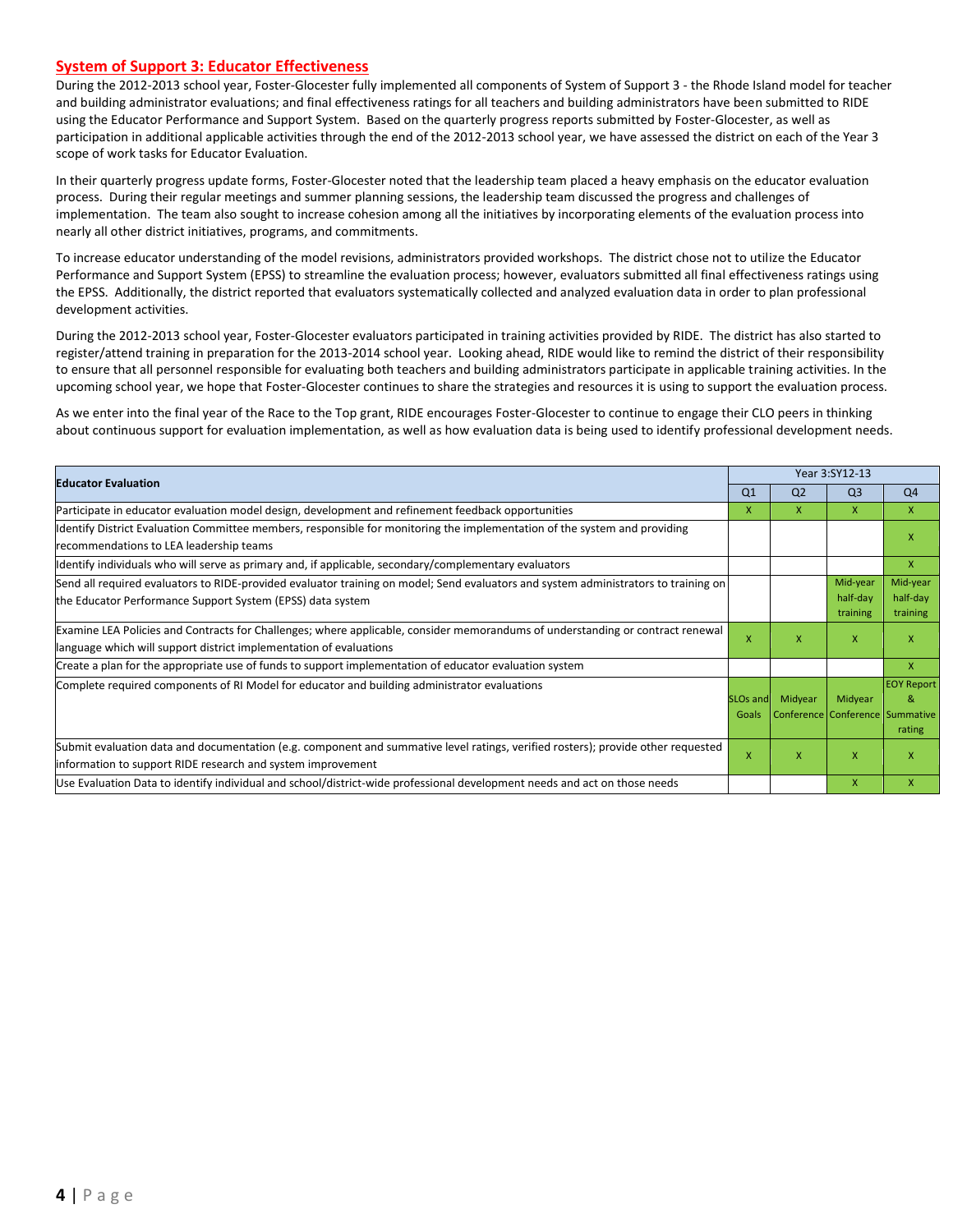#### **System of Support 4: Human Capital Development**

During the 2012-2013 school year, Foster-Glocester participated fully in the Beginning Teacher Induction program. Based on the quarterly progress reports submitted by Foster-Glocester, as well as participation in additional applicable activities through the end of the 2012-2013 school year, we have assessed the district on each of the Year 3 scope of work tasks for Beginning Teacher Induction. Additionally, Foster-Glocester has continued their utilization of SchoolSpring for recruitment of staff on an as needed basis.

During the 2012-2013 school year, beginning teachers in Foster-Glocester participated in the Beginning Teacher Induction program. In their quarterly progress update report, the district indicated that they have developed a system for human capital development that both addresses the needs and mission of the district while also supporting the Race to the Top initiatives.

In the upcoming CLO sessions, RIDE looks forward to engaging in a deeper conversation around the revisions that Foster-Glocester and other LEAs have made to their hiring policies, timelines, and processes in order to support broader human capital initiatives including recruitment of highly qualified and diverse candidates and providing data-driven induction support to beginning teachers.

| <b>Beginning Teacher Induction</b>                                                                                                                                                        |                | Year 3:SY12-13 |    |                |  |  |  |
|-------------------------------------------------------------------------------------------------------------------------------------------------------------------------------------------|----------------|----------------|----|----------------|--|--|--|
|                                                                                                                                                                                           | Q <sub>1</sub> | Q <sub>2</sub> | Q3 | O <sub>4</sub> |  |  |  |
| If applicable, recommend potential Induction Coaches to RIDE                                                                                                                              |                |                |    |                |  |  |  |
| Review and revise hiring policies, timelines and processes in order to support appropriate and timely projections for anticipated hires<br>requiring induction coach services             |                |                | ж  |                |  |  |  |
| Provide RIDE with list of beginning teachers who will receive Induction Coach support in a timely manner in order to ensure that all<br>beginning teachers have coaching                  | x              |                |    |                |  |  |  |
| Participate in RIDE-provided information opportunities in order to learn about induction coach program                                                                                    |                |                |    |                |  |  |  |
| Provide feedback to RIDE on the development and integration of existing mentorship programs into a sustainable, instructionally-<br>lfocused state or district-wide Induction Coach model |                |                |    |                |  |  |  |

The contents of this report were developed under a Race to the Top grant from the U.S. Department of Education. However, those contents do not necessarily represent the policy of the U.S. Department of Education, and you should not assume endorsement by the Federal Government.